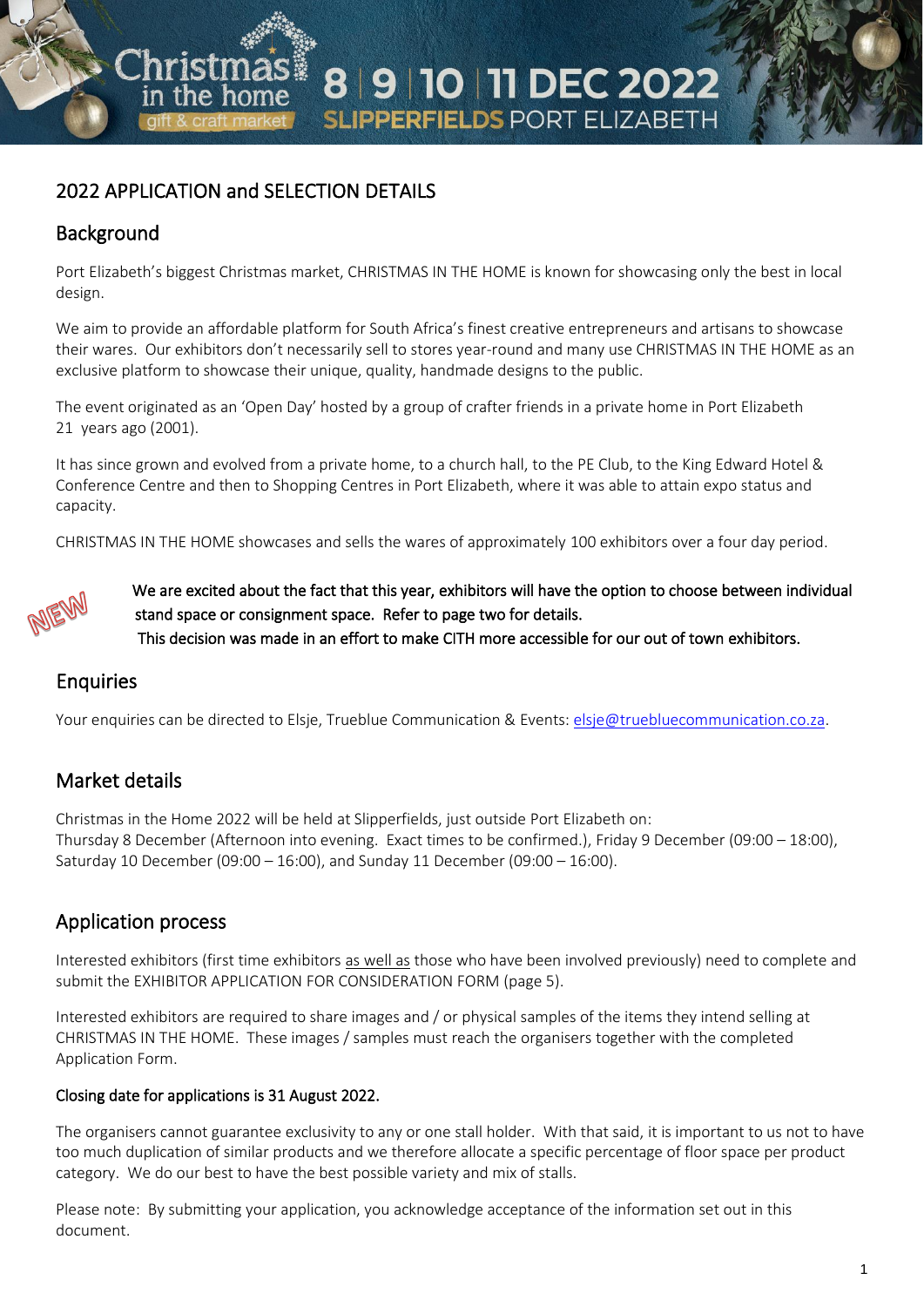# 8 9 10 11 DEC 2022 **SLIPPERFIELDS PORT ELIZABETH**

# Stand options

## Stand Options and Rates

Once your application is approved, you will be able to book your stand online via a link that will be shared with approved exhibitors. The market offers TWO DIFFERENT formats:

• Option 1: Individual stands where you are required to set-up and man your stand. Shoppers pay you directly and we do not take a commission on items sold.



• Option 2: Consignment space – an area where consignment stock will be displayed and sold. All items will

receive a unique barcoded price tag to be displayed on your items. You don't need to be present. A commission is charged on items sold.

Details about each of the two options.

he hom

1. Individual stands - you will be required to set-up and man your stand. Shoppers pay you directly for any items purchased at your stand. We do not take commission on items sold.

## For this option, the following stand sizes and rates apply: (same as 2021 rates)

- Corner 3m x 3m **R3000** (This translates to a rate of R750 per day)
- 
- 
- 
- Standard 2m x 2m (fits 1 table only) R1500 (This translates to a rate of R375 per day)

• Standard 3m x 3m R2700 (This translates to a rate of R675 per day)

- Corner 2.5m x 2.5m R2100 (This translates to a rate of R525 per day)
- Standard 2.5m x 2.5m R1900 (This translates to a rate of R475 per day)
	-

## Please note the following:

- Stands that are not positioned with their back against a wall, will be supplied with a low back (approximately 1.2m high).
- No sides will be provided.
- You will need to bring your own tables, chair(s) and display units.
- Approved exhibitors, who require electrical points, will have the opportunity to book this when completing the EXHIBITOR BOOKING SHEET. Exhibitors will note that an additional cost of R300 per 15 Ampere electrical point will apply.

It is recommended that you bring a portable fan (for purposes of circulation and cooling down) and some form of additional lighting as there are spots in the venue which do require additional lighting.

2. Consignment space – a separate area where consignment stock will be displayed and sold. You don't need to be present. A commission is charged on items sold.

### Format:

- This is a consignment stock, central pay point area at Christmas in the Home.
- Exhibitors are responsible for pricing every item beforehand.
- Exhibitors pay for floor space and a commission % on sales.
- Exhibitors are responsible for the delivery and collection of their stock to and from the venue.
- Exhibitors do not handle their own sales and being at the market is not compulsory.
- Exhibitors do however have the option of manning their stands. Different commission percentages will apply depending on the option the exhibitor chooses.
- Exhibitors have the option of setting up (and packing up) their stands. Additional charge will apply if an exhibitor is not able to set-up and pack-up their stands.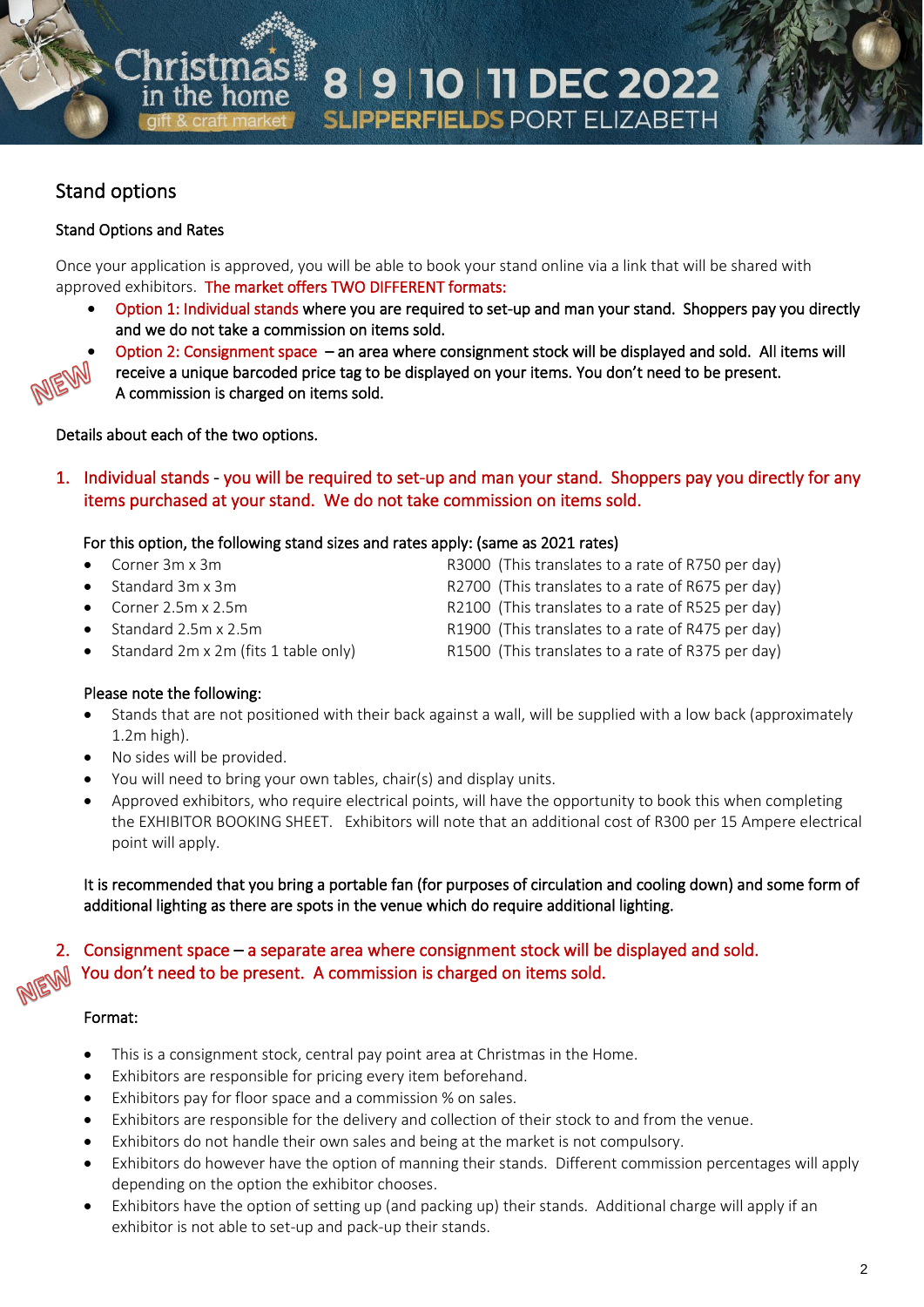#### Costs are:

- R800 per table
- R300 for unpacking service (This will apply if you are not able to unpack and set-up yourself).
- R300 for packing up service (This will apply if you are unable to pack up yourself).
- 22% commission on stock sold if you do not man your stall. You will not be required to restock your stand; OR
- 18% commission on stock sold if you man your stall the whole day, every day. You will be required to restock your own stand.
- R25 per 100 bar code labels that we generate and print for you.
- R100 if we need to courier your bar code labels to you. This applies to non-local vendors who cannot collect in person.

#### Stall furniture

- Exhibitors are welcome to supply their own shelves and other customised display units.
- The organisers will provide tables.

## CITH selection process

All applications go through a selection process.

In an effort to allow selected exhibitors enough time to plan and produce, we do our best to conclude this process as far in advance of the expo date as possible.

First round of selections is done by looking at the photos and information you submitted with your application form.

We look at the following:

- Local or not
	- o We support the proudly South African concept. Whilst products may contain some imported components, we prefer items to be hand-finished locally.
- Product originality
	- o Products should not be readily available in shops or at other markets.
- Product quality
	- o Materials used
	- o Neat and professionally finished off
	- Incorporation of the Christmas theme
		- o To an observable degree, your stand and or products need to reflect CHRISTMAS / FESTIVE SEASON.

Second round of selections is done by looking at physical samples of the products you would like to exhibit. All applicants' products may be viewed during the second selection round, if the selectors decide to do so.

At this stage we look at the following:

Product quality

During the final stage of selection, we take into consideration factors such as the overall variety and mix of stalls. We plan the expo carefully and need to ensure that we don't have too much duplication of similar products.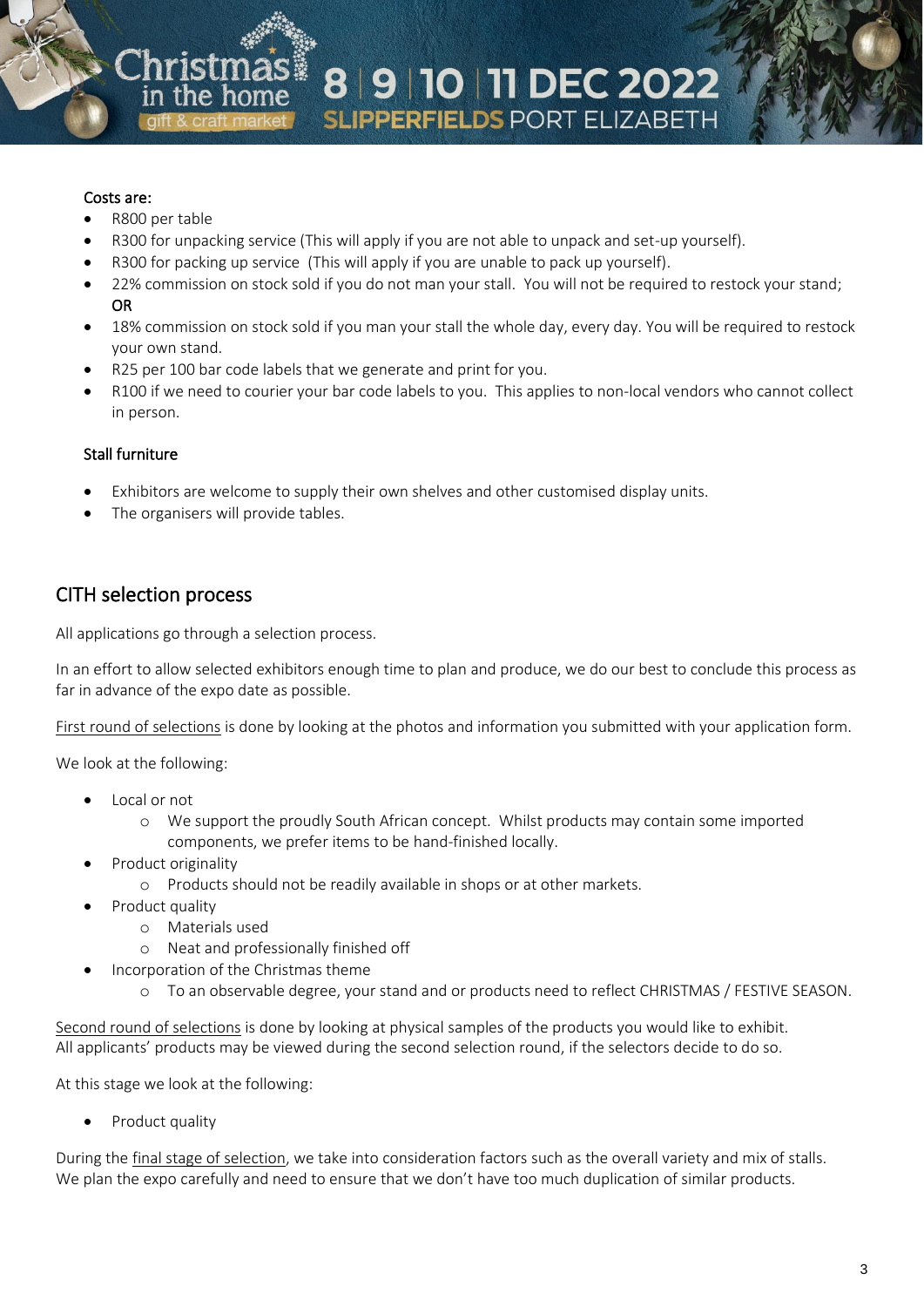In each product category, we allocate a percentage of floor space. So your product may fall out at this stage because of limited space and overlaps.

8 9 10 11 DEC 2022

**SLIPPERFIELDS PORT ELIZABETH** 

Your participation in this event is only confirmed when you receive a confirmation email that you have been selected as a CHRISTMAS IN THE HOME Exhibitor for 2022.

#### Re-selection of existing exhibitors

When considering applications from existing exhibitors, we take the following into consideration:

- The effort you have put into the styling of your stand at past Christmas in the Home events.
- Your past attitude towards visitors, other traders and the organising team.
- Whether you historically honoured deadlines set by the organising team (i.e. payment deadlines, set-up and breakdown times, daily expo opening and closing times).

# Overall standard and look & feel of stalls and products

Should you be selected as an exhibitor, you will be required to keep these standards and requirements in mind:

- Christmas in the Home targets upmarket clientele, so we expect our exhibitors to go the extra mile to attract, impress and maintain their support.
- We showcase only the best in local design. We do this in a stylish, classy, professional and creative manner.
- The items found at the various stalls, are locally produced, unique, exclusive, of a good quality and mostly handmade.
- We encourage innovation and creativity.
- When we plan the event, we take every aspect of the experience into account from the moment visitors enters the expo. Sight, touch, smell, taste is of utmost importance.
- There are specific requirements and guidelines when it comes to the overall look and feel that we require from our stall holders. Details will be shared with approved exhibitors.
- Christmas in the Home is not a school field/church bazaar market. The products we present, and also the way in which they are presented, must be innovative, in good taste and of a specific standard. We aim to present each visitor with an experience.
- Please note that NO gazebos, no gazebo frames and no camping chairs will be allowed inside the venue.
- All trestle tables (steel / plastic) must be covered with a tablecloth.
- Every stall needs to reflect Christmas in some shape or form. Whether it is through the colours and items you use to decorate your stall space, the packaging you use, or the actual products you sell – or a combination of the above.

## Covid-19 requirements

All the relevant Covid-19 requirements will be implemented by the organisers. The same will be expected from exhibitors.